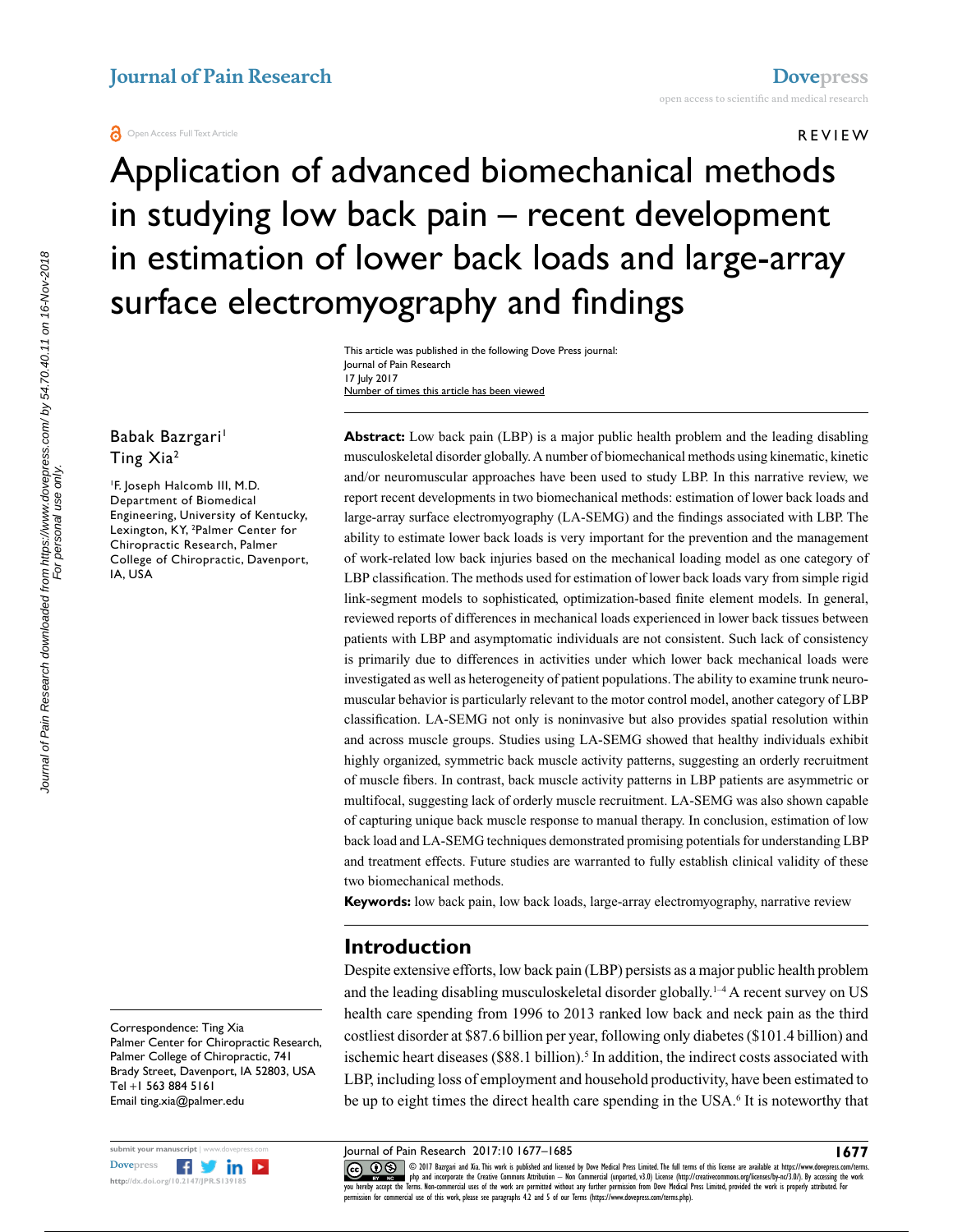Journal of Pain Research downloaded from https://www.dovepress.com/ by 54.70.40.11 on 16-Nov-2018<br>For personal use only. Journal of Pain Research downloaded from https://www.dovepress.com/ by 54.70.40.11 on 16-Nov-2018 For personal use only.

while most LBP episodes resolve spontaneously or with some form of treatment in a few weeks, a subgroup of patients ends up developing chronic LBP;<sup>7,8</sup> a condition, however, accounts for most of the LBP-related suffering and costs. $9-15$  In an analysis of 202,588 insurance claims in the USA, compared to the matched non-chronic LBP patients, chronic LBP patients demonstrated greater comorbidities (e.g., musculoskeletal, neuropathic, and psychological conditions), greater pain medication usage, greater medical resource utilization, and greater direct medical costs.<sup>9</sup> In European countries, it was found that chronic LBP was responsible for up to 90% of all expenses.<sup>16,17</sup>

Historically, a number of models for the diagnosis and classification of LBP and associated assessment methods have been proposed.<sup>18</sup> Particularly relevant to the topic of this review, the mechanical loading model is based on the evidence that mechanical risk factors, such as awkward posture, high loading manual tasks, and exposure to vibration and specific sporting activities, can lead to high spinal load and are usually reported to be associated with the initial low back injury, recurrence of LBP, and eventual development to chronic LBP.19 Also relevant is the motor control model that deals with LBP-related impairment in neuromuscular control. It is believed that movement and motor control impairments occur secondary to the presence of pain (e.g., adaptive or protective trunk neuromuscular behavior in response to LBP).20–22 Psychological factors such as stress, fear, and anxiety are also known to disrupt motor behavior.<sup>23</sup> It is noteworthy that these two models are interconnected as pain-related maladaptation in movement, and motor control impairments may lead to abnormal loads in the lower back tissues, which in turn provokes pain. 18,24,25 Such vicious cycle may be broken if targeted interventions, including exercise, manual therapy, and/or ergonomic design, can be administered to correct the altered trunk neuromuscular behavior (vice versa, to reduce spinal load and/or pain), subsequently leads to reduction in loads experienced in the lower back tissue and ultimately ameliorate pain (vice versa, recovery in trunk neuromuscular behavior).

The ability of biomechanical methods in capturing altered movement and trunk neuromuscular behavior in LBP patients is well documented. Kinematic methods, such as postural sway, lumbar range of motion, and lumbopelvic rhythm, in studying LBP have been systematically reviewed recently by Laird et al.<sup>26</sup> In addition, Gombatto et al<sup>27</sup> systematically reviewed lumbar kinematic characteristics in LBP patients during walking. Electromyography (EMG) based methods, such as surface EMG (SEMG), in studying altered trunk neuromuscular behavior in LBP patients have been thoroughly examined by van Dieën et al<sup>22</sup> and Geisser et al.28 The findings in EMG have led to the new theory of secondary, pain-related trunk neuromuscular adaptation over the original belief of primary neuromuscular impairment in LBP patients.<sup>21-23</sup> In addition, Ghamkhar and Kahlaee<sup>29</sup> systematically reviewed activation pattern of trunk muscles in LBP patients during walking. Kinetic methods have also been applied to study LBP, although are not as popular as kinematic and EMG methods. It is noteworthy that some pathological conditions, particularly those associated with the spinal structures, may also lead to abnormal load in spinal tissues and pain. These conditions include, but not limited to, degenerated disk and facets, herniated disk, spondylolisthesis, spinal stenosis, and tumor. Both standard and advanced medical imaging techniques are available for diagnosing these conditions and a better classification of LBP.<sup>30</sup>

In this narrative review, we report recent developments in applying kinetic methods to estimate lower back loads in LBP patients and asymptomatic individuals when performing a variety of physical tasks. In addition, we report a novel EMG technique using a large array of surface sensors (large-array surface electromyography [LA-SEMG]) and its application in obtaining valuable spatial information of back muscle activity patterns in LBP patients.

# **Kinetic methods in estimating lower back loads**

There is extensive evidence suggesting that mechanical loading in the human lower back can directly or indirectly irritate pain-sensitive nerve endings in the lower back tissues and cause LBP.19,31,32 Therefore, over the past several decades, study of mechanical loads in the human lower back has been the focus of many research efforts that were aimed at understanding the underlying mechanism(s) linking exposure to LBP risk factors and LBP occurrence and recurrence. Mechanical loads experienced in the lower back tissues are directly affected by spinal equilibrium and stability (SEAS). Spinal equilibrium is a delicate balance between the physical demands of an activity and the active and passive responses of lower back tissues attached to the spine. Spinal stability, however, is the capacity of lower back tissues to regulate and sustain spine equilibrium within an optimal range that provides the spine both its rigidity and flexibility under diverse conditions. Mechanical loads experienced in lower back tissues, as shown in Figure 1, are the result of the active and passive mechanical responses of lower back tissues to physical demand to assure SEAS. More specifically, active (motor or sensory) tissue responses to physical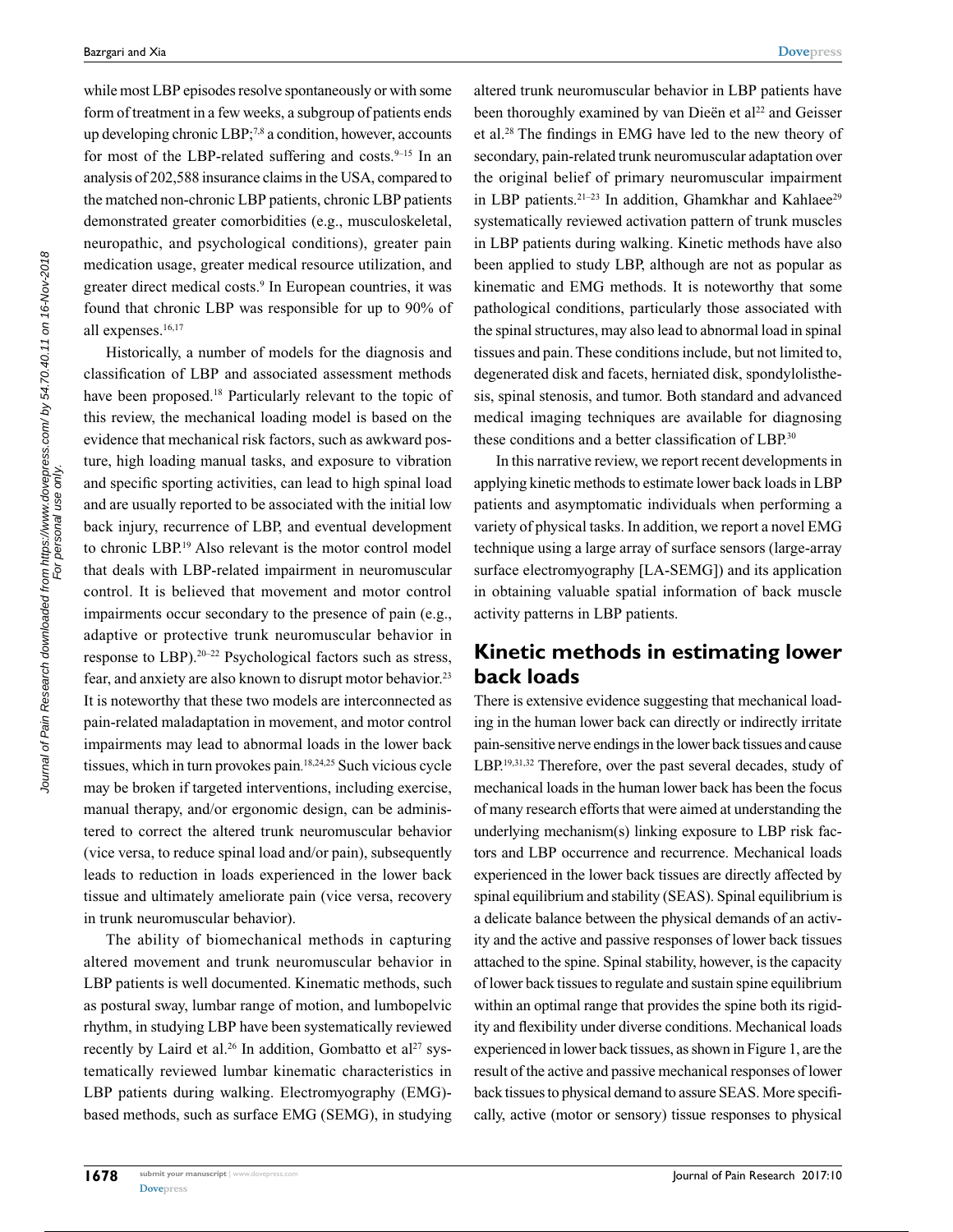

**Figure 1** A simplified mechanical pathway linking exposure to LBP risk factors with the development of LBP.

**Notes:** Arrows indicate mechanical (solid line), information (thin broken line), and other types of interactions (thick broken line). Blue and red colors represent external and internal variables, respectively.

**Abbreviations:** LBP, low back pain; CNS, central nervous system.

demands of activity, which contribute to SEAS, determine the behavioral methods used (e.g., lumbar posture and trunk motion during walking). Resultant postures and motions of the lower back, in turn, determine the passive tissue contributions (due to deformation) to SEAS.

Two general mechanisms involving lower back mechanics have been mainly investigated in search of potential pathways linking exposure to LBP risk factors to LBP.33,34 These two mechanisms include tissue failure or nerve irritation due to 1) an instantaneous experience of excessive mechanical loads in the lower back tissues that exceed threshold of tissue failure or nerve excitation or 2) cumulative increase in loads experienced in the lower back tissues as a result of timedependent change in active (e.g., muscle fatigue) and passive (e.g., creep deformation) behaviors of lower back tissues such that exceed a decreasing threshold of tissue failure (e.g., due to accumulation of microdamage) or nerve excitation. While there is evidence in support of association between both cumulative $35-37$  and peak instantaneous $37,38$  loads in the lower back tissues and occurrence of LBP, it is not clear if these two pathways may have also a role in the progression of an acute LBP condition to chronic/recurrent LBP or in linking LBP treatments with LBP recovery. As a first step toward answering such a research gap, we have reviewed reports of differences in lower back loads between patients with LBP (both acute and chronic) and asymptomatic individuals when performing a variety of physical tasks.

To evaluate how the presence of LBP influences loads in the lower back during lifting tasks, Marras et  $al<sup>39</sup>$  performed a study wherein lower back loads were evaluated in 22 patients with LBP (both acute and chronic) and 22 asymptomatic controls when they completed two tasks. The investigators used an EMG-assisted model to evaluate lower back loads by estimating the net moment, compression and shear forces at the L5/S1 level of the spine. In this method, the mechanical demand of task at the L5/S1 level (i.e., net external moment) that should be balanced internally by lower back tissues is calculated first. Such mechanical demand is then used along with measured activity of select trunk muscles to estimate balancing forces provided by 10 muscles crossing the L5/S1 level. Under a restrained lifting task, designed to impose a similar trunk-flexed posture, net moment at the L5/S1 level was found to be larger (~12 Nm in average) in patients compared to controls. To account for differences in participants' body weight, compression and lateral shear force at the L5/S1 level were normalized to the net moment before comparison between groups. Such normalized compression and lateral shear force at the L5/ S1 level were also found to be, respectively, 26% and 75% higher in patients. The observed differences in spinal loads under restrained lifting tasks were suggested to be primarily due to differences in muscle contribution to SEAS, which involved more coactivation in patients. Similar differences (18 Nm in average) in net moment were found under a free lifting task between patients and controls, but no differences in normalized compression and shear forces were found between the groups. The authors suggested that spinal loads were decreased by patients using a kinematics compensation strategy when performing the free lifting tasks.

To verify if patients with chronic LBP would use a lifting strategy that decreases lower back loads, Larivière et al<sup>40</sup> evaluated lower back loads in 15 patients with chronic LBP and 18 controls when they performed both symmetric and asymmetric lifting and lowering of a 12 kg box. Rigid linksegment models of whole body were used to estimate threedimensional net external moments at the L5/S1 level using both bottom-up (i.e., starting calculation from the ground and ending at the L5/S1 level) and top-down (i.e., starting calculation from the hands and ending at the L5/S1 level) approaches. The investigators used a polynomial function of the L5/S1 moment to estimate the compression force at the L5/S1 level. No differences in moment and compression at the L5/S1 level were observed between the two groups.

To further explore how presence of LBP influences loads in the lower back, Marras et  $aI<sup>41</sup>$  reported another study

**Journal of Pain Research 2017:10 Submit your manuscript**   $\frac{1}{2}$  submit your manuscript **in the submit your manuscript**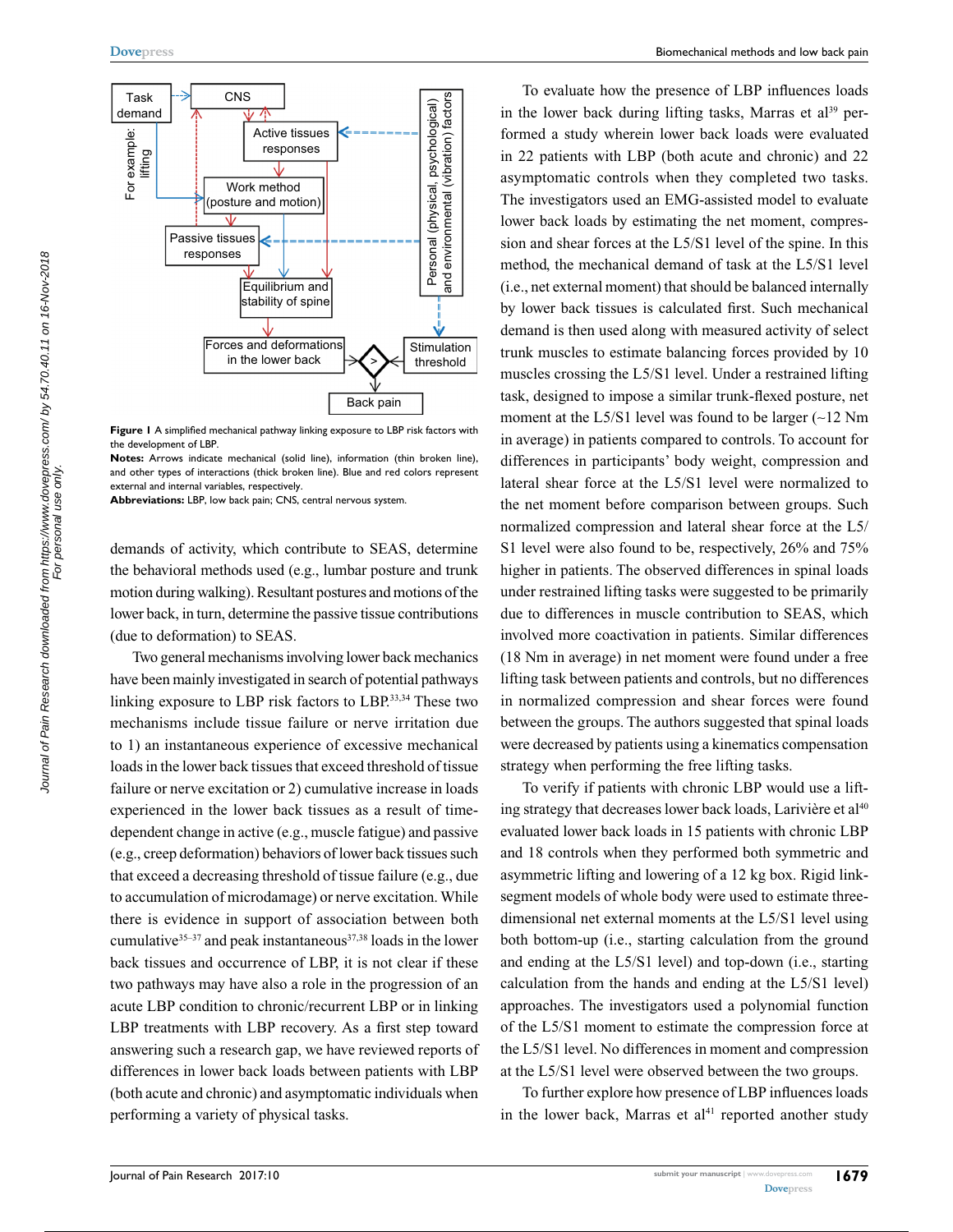that in addition to symmetric lifting involved asymmetric lifting exertion. The study involved 62 patients with mean (SD) duration of 10.2 months (13.6 months) of LBP and 61 asymptomatic controls. Participants performed several lifting tasks that were different in terms of distance to subject (near versus far), height of lifting origin (knee, waist, and shoulder heights), asymmetry (0°, 45°, and 90° clockwise and 45° and 90° counter clockwise, all with respect to the sagittal plane), and load (4.5, 6.8, 9.1, and 11.4 kg). Using their EMGassisted model, the investigators estimated compression and shear forces at the L5/S1 level. Larger compression and shear forces were found in patients versus controls. Furthermore, lower back loads were found to depend on lifting origin and to a lesser extent on the magnitude of the lifted load. The authors suggested that subjective perception of the need for spinal stability might have driven higher coactivation of trunk muscles in patients that resulted in larger compression and shear forces. It should, however, be noted that patients in this study were in average  $\sim$  14 kg heavier than controls and reported results were not normalized to account for the effects of body weight.

Motivated by scarcity of information related to lower back loads in patients with LBP, Shum et al<sup>42,43</sup> conducted a couple of studies to investigate lower back loads in patients with LBP when they performed trunk forward bending and backward return as well as sit-to-stand and stand-to-sit activities. They studied 40 patients with acute LBP (<12 weeks duration) and 20 asymptomatic controls. Among patients with LBP, 20 of them had a positive sign of straight leg raise. Three-dimensional net moments at the L5/S1 level were calculated as the measure of lower back loads. This was done using a rigid body link-segment model of human body from feet to the L5/S1 level. For trunk forward bending and backward return, the net moment at the L5/S1 level was smaller in patients at the end range of trunk forward bending but was larger at smaller bending angles (i.e., 15°, 30°, and 45°). Such differences in net moment at the L5/S1 level between patients and asymptomatic individuals were found to be more pronounced in patients with a positive sign of single raise leg. For sit-to-stand and stand-to-sit activities, the net moment at the L5/S1 level was smaller in the main plane of movement (the sagittal plane) but larger in frontal and transverse planes among patients with LBP compared to asymptomatic controls.

Differences in lower back loads between patients with LBP and control have also been reported for unstable sitting conditions. Freddolini et al<sup>44</sup> used a two-dimensional (2D; planar) model of a seated person to calculate the net moment at the L5/S1 level when participants hold a seated posture that was unstable only in the sagittal plane. The study included 31 asymptomatic individuals and 23 patients with LBP (duration >6 weeks). No difference was found in the net moment at the L5/S1 level between patients and controls. In another study, Shahvarpour et al<sup>45</sup> investigated the loads in the lower back under a three dimensionally unstable seated posture to investigate the safety of using a wobble chair in exercises and rehabilitation therapies. The investigators used a kinematicsdriven finite element model (FEM) of the human spine to calculate the trunk muscular response to physical demand of the simulated activity and then to estimate the resultant compression and shear forces acting at each intervertebral disk between the T12 and the S1 spinal levels. Six patients with chronic LBP and six asymptomatic controls tried to hold a balanced seated posture on a wobble chair for 60 s. No differences in spinal loads were found between the groups. Peak compression and anteroposterior and mediolateral shear forces were respectively 1473°N, 691°N, and 153°N in controls and 1720°N, 687°N, and 208°N in patients with chronic LBP. It should be noted, however, that the approach used in the study of Shahvarpour et al did not account for antagonistic co-contraction of trunk muscles, which as suggested by the investigators could have increased the estimated spinal loads, especially in patients with chronic LBP.

We have recently conducted a study to investigate differences in mechanical demand of lowering and lifting a light load (i.e., 4.5 kg) in the sagittal plane on the lower back between a group of 19 females with acute LBP and a control group of 19 asymptomatic females.<sup>46</sup> Rigid linksegment models of the human body from the feet to the L5/S1 level were used to estimate mechanical demand of the task. Mechanical demand of the task included the net moment, axial and shearing components of the reaction force at the L5/S1 level. No differences in the peak net moment at the L5/S1 level were found between the patients and controls; however, the L5/S1 shearing (40–50 years age group) and axial forces at the time of peak net moment were, respectively, larger and smaller in patients vs. controls.

In addition, we have conducted a study investigating spinal load in LBP patients who received manual therapy.<sup>47</sup> Specifically, 82 patients with chronic LBP received 12 sessions of thrust spinal manipulation over 6 weeks. Spinal load was estimated using an inverse kinetic method developed by Triano and Schultz.48 Among three clinicians who delivered the treatment, we found significant differences in lumbar reactive force and moment in patients among the three doctors. 49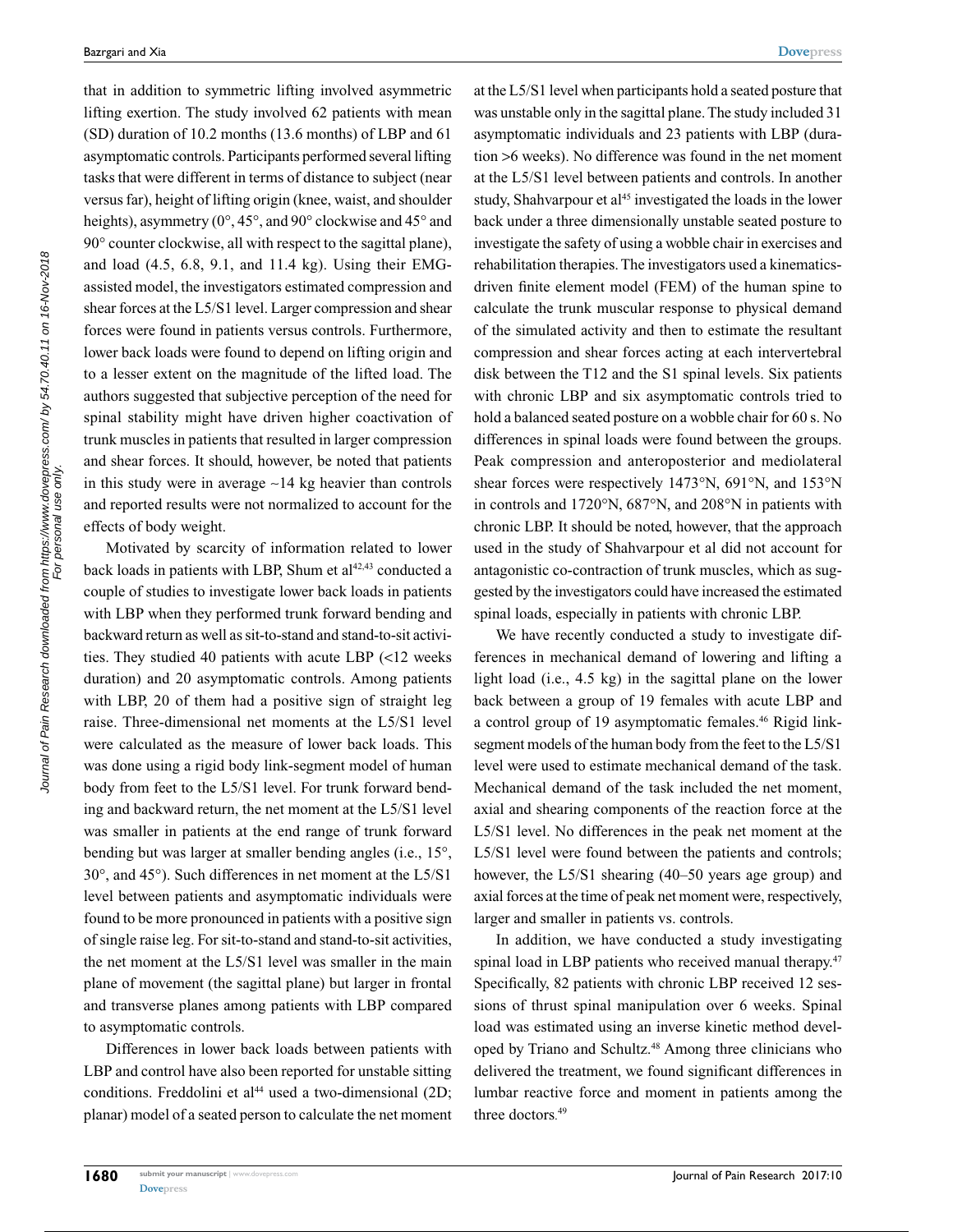Although it has not been yet implemented to assess low back load during physical tasks, it is our opinion that optimization-based FEM (e.g., optimized with kinematic, EMG, and/or force-plate data) is a well-suited approach for such a purpose. Availability of powerful computational resources and advances in image-based geometrically and materially personalized FEM<sup>50,51</sup> offers a unique research platform for study of lower back load in patients with LBP, particularly when patients have pathological conditions known to affect low back load. For example, Tsouknidas et al<sup>52</sup> applied FEM to simulate healthy and osteoporotic lumbosacral spine and found that osteoporosis led to increased facet joint load and even more pronounced with coexistence of degenerated disk. Currently, there is no report considering comorbidity when analyzing low back load in patients with LBP. This gap should be filled in future studies with assistance of FEM.

In summary, among the studies reviewed, three involved patients with acute LBP,<sup>42,43,46</sup> three involved patients with chronic LBP,40,45,47 and three included a mix of patients with acute and chronic LBP.39,41,44 The limited number of studies in each patient group makes it difficult to draw any conclusion related to the potential role of lower back mechanical loads in deterioration and/or amelioration of an existing episode of LBP. Therefore, although the role of lower back loads in occurrence of LBP is strongly supported in the current literature, more studies should be conducted in future to help address whether lower back loads also play a role in deterioration and/or amelioration of an existing episode of LBP. In general, reviewed reports of differences in mechanical loads experienced in lower back tissues between patients with LBP and asymptomatic individuals are not consistent. This could in part be due to differences in activities under which lower back loads were estimated. In our recent works, we have observed that patients significantly changed their trunk kinematics when performing a lowering and lifting task as compared to a free-style trunk forward bending and backward return.<sup>53,54</sup> Specifically, patients vs. controls adopted a much smaller thorax range of rotation in the lowering and lifting task (i.e., 75.2 vs. 85.4) than in free-style forward bending (104.6 vs. 99.1). The reduction in the peak thoracic rotation in patients was achieved by a reduction in the lumbar contribution to the thoracic rotation from 43 $\degree$  to 32.6 $\degree$  ( $\sim$ 24 $\%$  reduction), while the reduction in the lumbar contribution to the thoracic rotation in the control group was from  $55.7^\circ$  to  $51.4^\circ$  (~8% reduction). Smaller thorax rotation imposes less gravitational demand on the L5/S1 net moment, whereas smaller lumbar flexion reduces passive contribution of lower back tissues in offsetting the

L5/S1 net moment (i.e., increasing the demand on the active muscle contribution).

## **Large-array surface electromyography**

EMG, including needle/fine-wire EMG (NEMG/FWEMG) and SEMG techniques, has been used extensively to study LBP. While capable of producing muscle-specific and even motor-specific signals, the NEMG/FWEMG approach is invasive and painful to use. On the other hand, the SEMG approach is noninvasive, but suffers from low spatial resolution. To combine the benefits of these two EMG approaches, a novel approach utilizing LA-SEMG was prototyped by Prutchi<sup>55</sup> in 1995. The author illustrated both the theoretical foundation and the hardware of the system in the work. Additionally, the author tested the system on the biceps muscle during hand lifting, showing promising results for both basic science and clinical applications. Similar to the conventional EMG approaches, techniques to decompose LA-SEMG signals to individual motor unit signals have been made available.56 The latest development in LA-SEMG includes the use of a stretchable sensor pad that may significantly expand the application scenarios of the technique.57,58

The utilization of LA-SEMG to study LBP was reported shortly after the work of Prutchi<sup>55</sup> in 1995. In 2003, Finneran et al<sup>59</sup> applied LA-SEMG to determine if the spatial pattern of back muscle activity in LBP patients differed from healthy controls. Particularly, a 9×7 (63)-channel LA-SEMG system (62 electrodes plus one common ground located at the center of the pad) measuring 25 cm tall by 19 cm wide was attached to the low back region bilaterally. Two-dimensional muscle activity scans (root mean square [RMS] value of the voltage over 1 s) were taken during three tasks, including upright standing, trunk forward flexion in 20°, and standing while holding a 3-pound dumbbell in each hand. Two reviewers, blinded to group status, qualitatively described the visual characteristics of each scan. The study team recruited 13 participants with acute LBP, 25 participants with chronic LBP, and 163 painfree controls. Additionally, participants with acute LBP were followed up for up to 6 weeks. In the pain-free population, >90% participants demonstrated balanced regional muscle activity patterns (nominally identified as diamond, Vee, and columnar) symmetrically over both sides of the spine. In addition, higher muscle activity was observed in muscles located closer to the spinal column and from L3 to S1. In contrast, participants with acute LBP demonstrated increased muscle activity asymmetrically on the painful side, or multifocal, also with higher RMS values on the painful side. Participants with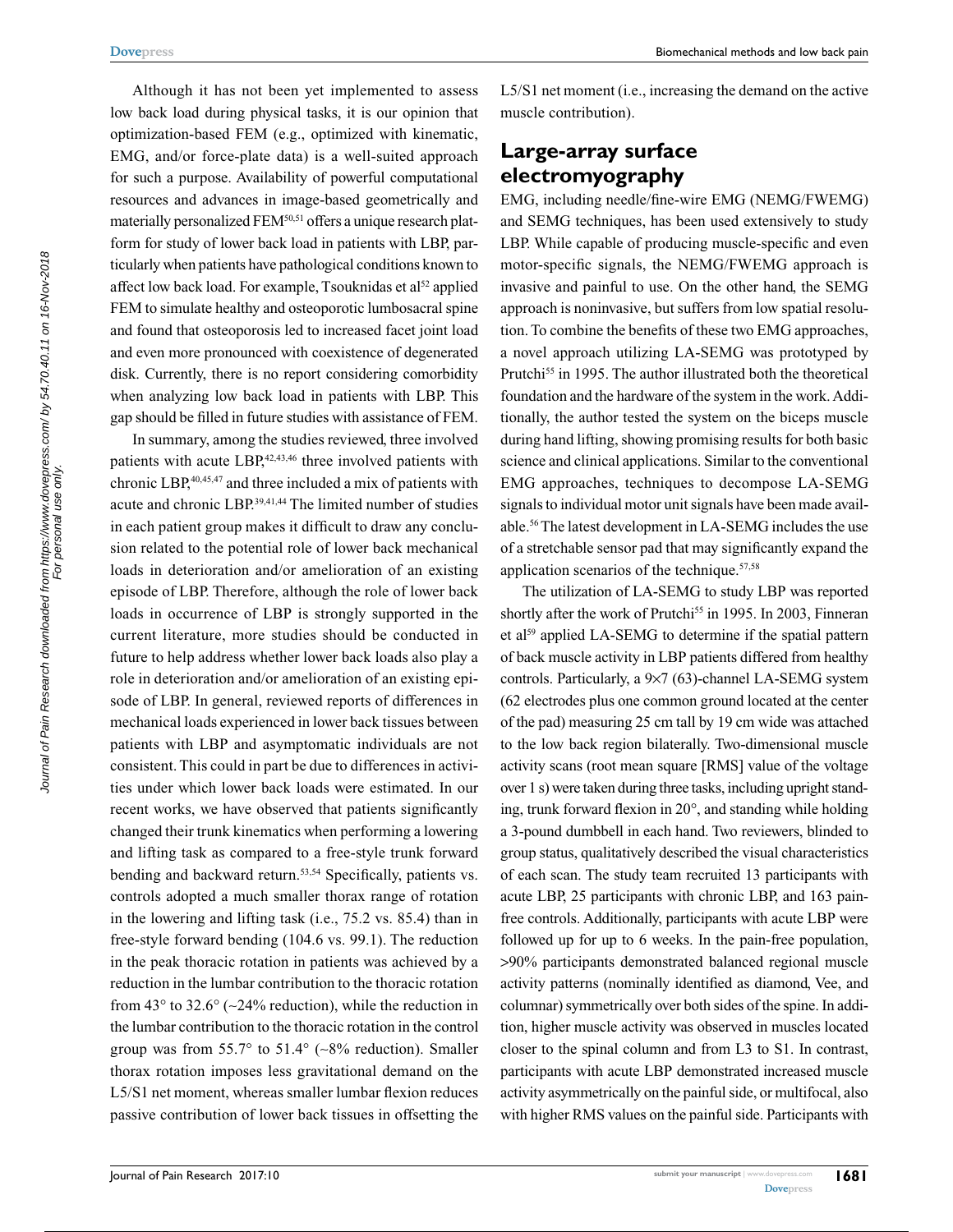chronic LBP showed asymmetrical and/or multifocal patterns of muscle activity similar to participants with acute LBP. In addition, participants with LBP appeared to use different muscle groups than the controls by relying more on muscles more laterally located from the spine. Among the three participants reporting full recovery during the 6-week follow-up period, the scan returned to normal (e.g., symmetric). Of 10 participants not improved, eight continued to have abnormal scans at 6-week follow-up, while two showed a normal pattern. The authors were unable to follow the chronic population over time. Overall, the study findings demonstrated the ability of LA-SEMG to distinguish muscle activity patterns between LBP and pain-free populations.

To further validate the LA-SEMG system used in the study by Finneran et al,<sup>59</sup> Reger et al<sup>60</sup> examined back muscle activity in 44 participants with acute LBP and 164 healthy controls with the emphasis to develop a classification method for differentiating LA-SEMG scan obtained from the two groups. The algorithm of the classification model was based on a quadratic discriminant function using demographics, self-reported categorization of health, and LA-SEMG scan. After establishing the model, it was applied to calculate the posterior probability of membership (acute LBP or healthy) for each participant using Bayes' theorem. The same minimal low back stress tasks used in the study by Finneran et al<sup>59</sup> were performed in this study to obtain LA-SEMG scans. The results indicated LA-SEMG scans obtained during flexion to be most promising in terms of classifying participants into acute LBP or healthy group. Particularly, the model using the flexion data correctly reclassified 95.5% (42/44) of the acute LBP participants and 99.4% (160/161) of the healthy participants. The model using the weight holding data and the upright standing data produced good results for classifying healthy participants, but had difficulties classifying participants with acute LBP, especially with the upright standing data. It is likely that the lower muscle activity in these two tasks contributed to the reduced classification accuracy in participants with acute LBP. Overall, the findings from the study supported the clinical validity of the proposed classification methodology based on LA-SEMG.

Hu et al<sup>61</sup> proposed a more advanced, dynamic LA-SEMG topology method (a series of scans during a dynamic task) to examine muscle activity patterns in participants with chronic LBP and the effects of rehabilitation. In all, 20 healthy participants and 15 chronic LBP participants were recruited in the study. A 7×3 LA-SEMG system (16 active electrodes, three reference electrodes, and two ground electrodes) was attached bilaterally over the low back muscles

from L2 to L5, and scans were obtained when participants were performing lumbar flexion–extension for up to 30° in flexion before returning to the upright stand posture. Participants with chronic LBP further underwent 12 weeks of physical therapy, and their posttreatment LA-SEMG scans were obtained. To visualize dynamic changes in LA-SEMG, the RMS values of voltage signals at each active electrode were calculated as a function of both position and time. A linear cubic spline interpolation was then applied to create a 2D topographic image from the 16 active electrodes at each time point (a frame of scan). In addition to qualitative visual inspection of the scans, four quantitative parameters, including relative area (RA), relative width (RW), relative height (RH), and width-to-height ratio (W/H), were used to measure topographic features. Visual inspection of the scans obtained from healthy controls (18/20) typically demonstrated a symmetric pattern throughout the flexion–extension motion with a high activity concentrated in the middle and lower regions. In contrast, LBP participants demonstrated a broader and more disorganized, or an asymmetric, distribution of high activity than controls. Posttreatment LA-SEMG scans from LBP participants showed recovery in the activity pattern toward normal. Quantitative analysis demonstrated significant differences in RA and W/H between the two groups. Treatment led to recovery in RA and W/H toward normal values. No difference in RW and RH was observed between groups or pre–post treatment.

Other forms of physical tasks and LA-SEMG scan pattern recognition techniques have been used to distinguish between LBP and healthy populations. Abboud et al<sup>62</sup> applied dispersion analyses to characterize trunk motor variability from LA-SEMG scans obtained in patients with chronic LBP and healthy controls who underwent a modified Sørensen endurance test. Particularly, activity of right and left erector spinae was recorded using two 64-electrode LA-SEMG pads centered at L3. The center of gravity of 0.5 s-RMS values on each scan was determined using dispersion analyses. The modified Sørensen test consisted of isometric back extension at 30% of maximum voluntary contraction until exhaustion. The endurance time of the fatigue task was divided into six equal segments. The traveling of the center of gravity during each segment was used to quantify global migration of muscular activity (i.e., trunk motor variability). The authors found that trunk motor variability was higher in healthy controls than that in participants with LBP. Additionally, trunk motor variability increased with the development of muscle fatigue in participants with LBP, but with a lower increase on the left side when compared to healthy controls.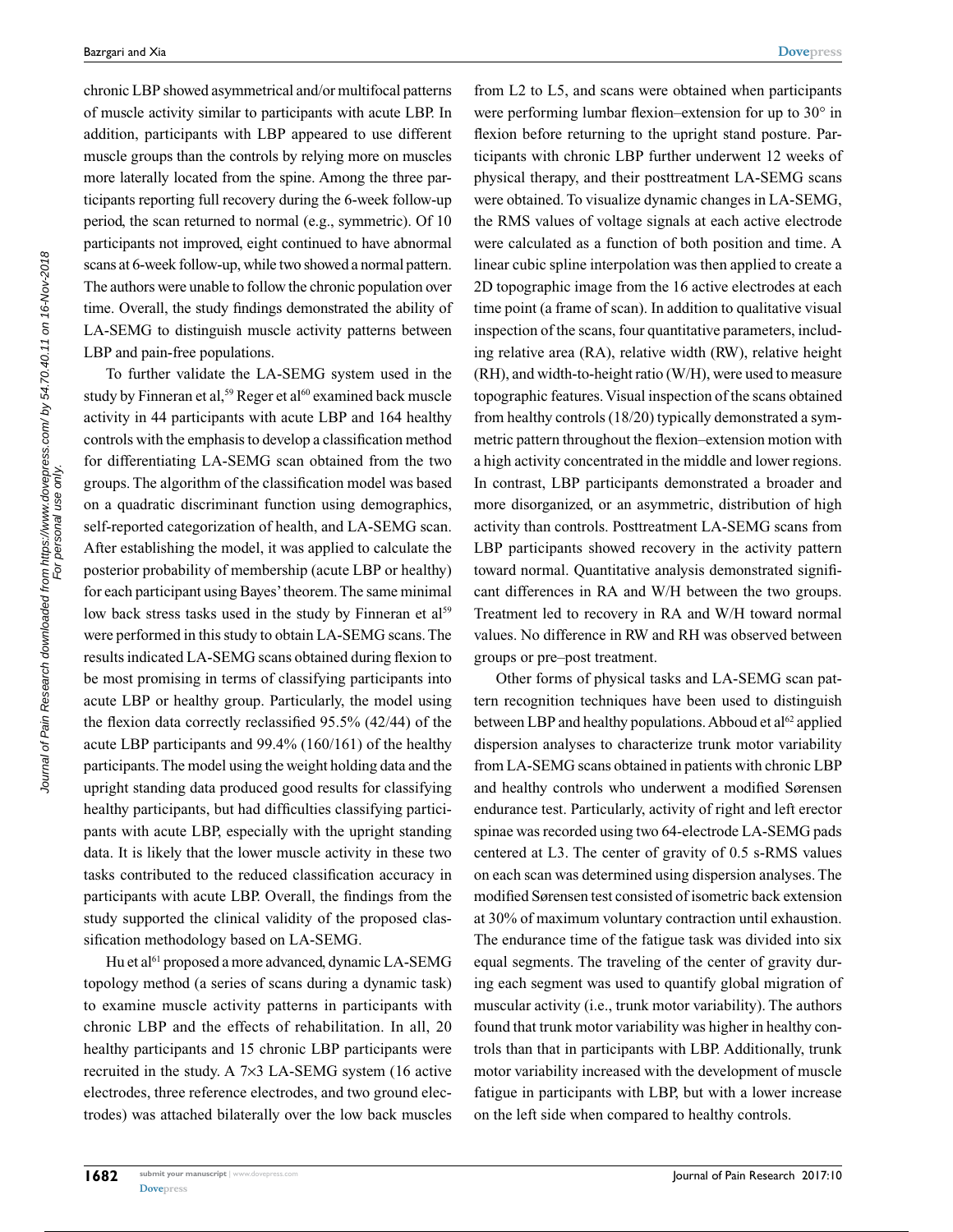LA-SEMG can also be useful to examine the effects of passive physical stimulation, such as manual therapy, on LBP. Pagé et al<sup>63</sup> applied simulated spinal manipulation of four different levels of force on 26 participants with chronic LBP and 25 gender-matched healthy controls. The simulated spinal manipulation was delivered using a programmable indenter instrument over the L3 spinous process. Back muscle response was recorded bilaterally at L3 using two  $8 \times 8$  (64) electrode LA-SEMG pads. The RMS value was computed for each electrode during the thrust phase of spinal manipulation (0–50 ms time window and 50–100 ms time window). The authors found a dose–response relationship between force and neuromuscular response. In addition, a higher stimulation force led to an early initiation of muscle response during the "0–50 ms time window" and was maintained through the "50–100 ms time window". Further spatial analysis results revealed that the neuromuscular response amplitude decreased as the distance from the thrust point increased in a concentric pattern.

In summary, among the five studies reviewed, two involved patients with acute LBP,<sup>59,60</sup> four involved patients with chronic LBP,<sup>59,61-63</sup> and two involved treatment with one on patients with acute LBP and one on patients with chronic LBP.59,63 Although most findings are semiquantitative or qualitative, these studies clearly demonstrated the capability of LA-SEMG in providing spatial information of back muscle activity patterns in LBP patients. Most importantly, these study results revealed that healthy individuals exhibit highly organized, symmetric back muscle activity patterns with maximum activity closer to the spine and from S1 to L3. Such an orderly recruitment from muscle fibers located closer to the spine and at the lower lumbar levels and then muscle fibers away from the spine and at upper levels indicates an optimized spine stabilization strategy in response to increased spinal load and demand for stability at lower lumbar levels. In contrast, back muscle activity patterns in LBP patients are asymmetric or multifocal, suggesting the lack of orderly muscle recruitment and less optimized stabilization strategy. In addition, LA-SEMG was also shown capable of capturing acute back muscle response to manual therapy, as well as cumulative effects on muscle recruitment patterns over a period of treatment. Therefore, even with limited evidence, LA-SEMG demonstrates promising potential in studying LBP and treatment effects. Future studies are warranted to fully establish clinical validity of LA-SEMG.

## **Acknowledgments**

The role of corresponding author is not an indication of seniority of authorship.

### **Author contributions**

All authors contributed toward literature search and review, drafting and revising the paper and agree to be accountable for all aspects of the work.

## **Disclosure**

The authors report no conflicts of interest in this work.

#### **References**

- 1. Breivik H, Collett B, Ventafridda V, Cohen R, Gallacher D. Survey of chronic pain in Europe: prevalence, impact on daily life, and treatment. *Eur J Pain*. 2006;10(4):287.
- 2. Pransky G, Borkan JM, Young AE, Cherkin DC. Are we making progress? The tenth international forum for primary care research on low back pain. *Spine (Phila Pa 1976)*. 2011;36(19):1608–1614.
- 3. Soni A. Top 10 Most Costly Conditions among Men and Women, 2008: Estimates for the US Civilian Noninstitutionalized Adult Population, Age 18 and Older. Rockville, MD: Agency for Healthcare Research and Quality; 2011.
- 4. Vos T, Flaxman AD, Naghavi M, et al. Years lived with disability (YLDs) for 1160 sequelae of 289 diseases and injuries 1990–2010: a systematic analysis for the global burden of disease study 2010. *Lancet*. 2012;380(9859):2163–2196.
- 5. Dieleman JL, Baral R, Birger M, et al. US spending on personal health care and public health, 1996-2013. *JAMA*. 2016;316(24):2627–2646.
- 6. Dagenais S, Caro J, Haldeman S. A systematic review of low back pain cost of illness studies in the united states and internationally. *Spine J*. 2008;8(1):8–20.
- 7. Van Tulder M, Becker A, Bekkering T, et al; COST B13 Working Group on Guidelines for the Management of Acute Low Back Pain in Primary Care. Chapter 3 European guidelines for the management of acute nonspecific low back pain in primary care. *Eur Spine J*. 2006;15(Suppl 2): s169–s191.
- 8. Elfering A, Mannion AF. *Epidemiology and Risk Factors of Spinal Disorders. Spinal Disorders*. Berlin: Springer; 2008:153–173.
- 9. Gore M, Sadosky A, Stacey BR, Tai KS, Leslie D. The burden of chronic low back pain: clinical comorbidities, treatment patterns, and health care costs in usual care settings. *Spine*. 2012;37(11):E668–E677.
- 10. Andersson GB. Epidemiological features of chronic low-back pain. *Lancet*. 1999;354(9178):581–585.
- 11. Ekman M, Jönhagen S, Hunsche E, Jönsson L. Burden of illness of chronic low back pain in Sweden: a cross-sectional, retrospective study in primary care setting. *Spine*. 2005;30(15):1777–1785.
- 12. Frank AO, De Souza LH, McAuley JH, Sharma V, Main CJ. A crosssectional survey of the clinical and psychological features of low back pain and consequent work handicap: use of the Quebec task force classification. *Int J Clin Pract*. 2000;54(10):639–644.
- 13. Hong J, Reed C, Novick D, Happich M. Costs associated with treatment of chronic low back pain: an analysis of the UK general practice research database. *Spine*. 2013;38(1):75–82.
- 14. Hoy D, Bain C, Williams G, et al. A systematic review of the global prevalence of low back pain. *Arthritis Rheum*. 2012;64(6):2028–2037.
- 15. Gjesdal S, Bratberg E, Maeland JG. Musculoskeletal impairments in the Norwegian working population: the prognostic role of diagnoses and socioeconomic status: a prospective study of sickness absence and transition to disability pension. *Spine*. 2009;34(14):1519–1525.
- 16. Juniper M, Le TK, Mladsi D. The epidemiology, economic burden, and pharmacological treatment of chronic low back pain in France, Germany, Italy, Spain and the UK: a literature-based review. *Expert Opin Pharmacother*. 2009;10(16):2581–2592.
- 17. Wenig CM, Schmidt CO, Kohlmann T, Schweikert B. Costs of back pain in Germany. *Eur J Pain*. 2009;13(3):280–286.
- 18. O'Sullivan P. Diagnosis and classification of chronic low back pain disorders: maladaptive movement and motor control impairments as underlying mechanism. *Man Ther*. 2005;10(4):242–255.

**1683**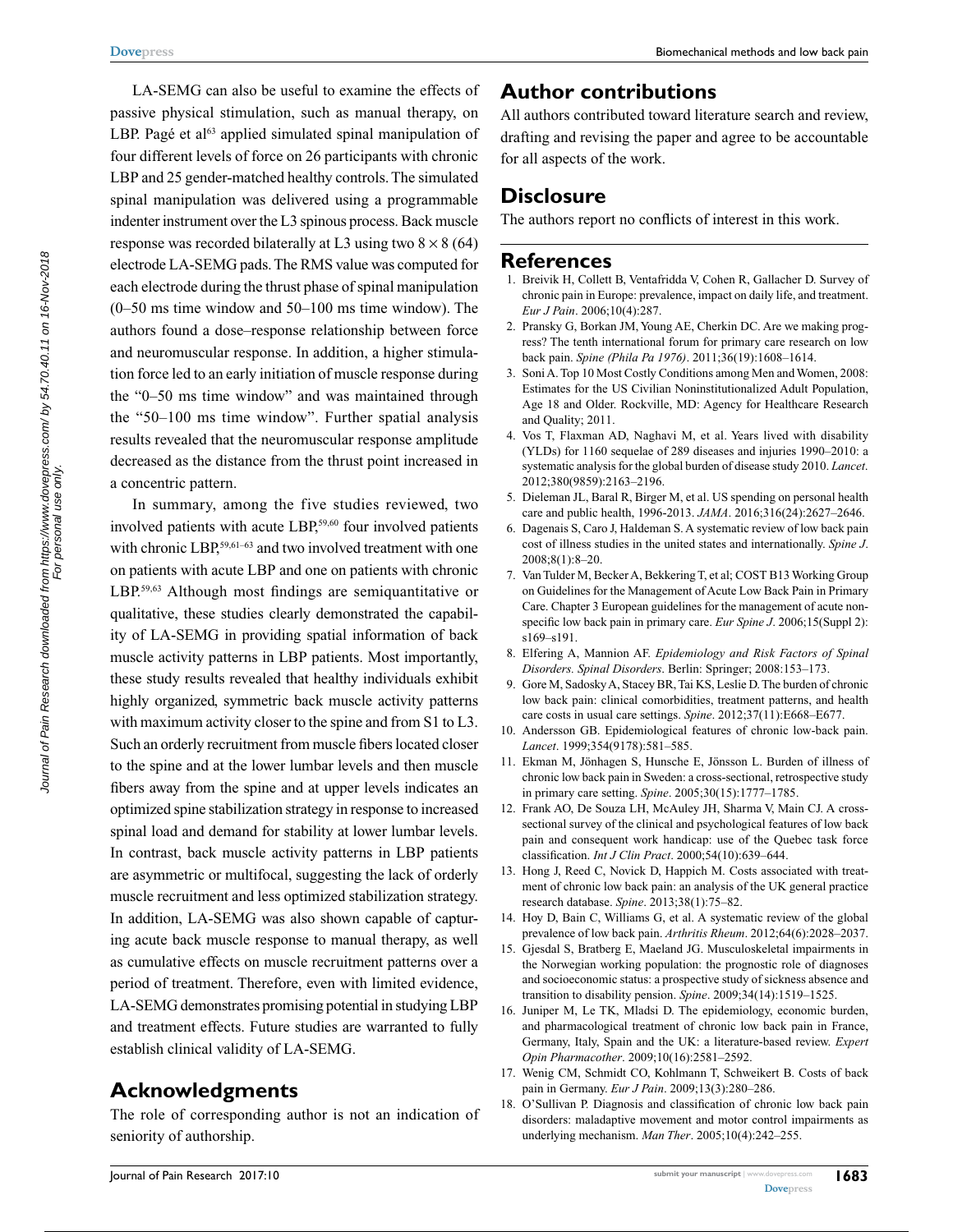- 19. Adams MA, Bogduk N, Burton K, Dolan P. *The Biomechanics of Back Pain*. 2nd ed. London: Churchill Livingstone; 2006.
- 20. Hodges PW. Pain and motor control: from the laboratory to rehabilitation. *J Electromyogr Kinesiol*. 2011;21(2):220–228.
- 21. Hodges PW, Tucker K. Moving differently in pain: a new theory to explain the adaptation to pain. *Pain*. 2011;152(3 suppl):S90–S98.
- 22. van Dieën JH, Selen LP, Cholewicki J. Trunk muscle activation in lowback pain patients, an analysis of the literature. *J Electromyogr Kinesiol*. 2003;13(4):333–351.
- 23. Hodges PW, Moseley GL. Pain and motor control of the lumbopelvic region: effect and possible mechanisms. *J Electromyogr Kinesiol*. 2003;13(4):361–370.
- 24. Burnett AF, Cornelius MW, Dankaerts W, O'sullivan PB. Spinal kinematics and trunk muscle activity in cyclists: a comparison between healthy controls and non-specific chronic low back pain subjects—a pilot investigation. *Man Ther*. 2004;9(4):211–219.
- 25. Dankaerts W, O'Sullivan P, Burnett A, Straker L. Differences in sitting postures are associated with nonspecific chronic low back pain disorders when patients are subclassified. *Spine*. 2006;31(6):698–704.
- 26. Laird RA, Gilbert J, Kent P, Keating JL. Comparing lumbo-pelvic kinematics in people with and without back pain: a systematic review and meta-analysis. *BMC Musculoskelet Disord*. 2014;15:229.
- 27. Gombatto SP, Brock T, DeLork A, Jones G, Madden E, Rinere C. Lumbar spine kinematics during walking in people with and people without low back pain. *Gait Posture*. 2015;42(4):539–544.
- 28. Geisser ME, Ranavaya M, Haig AJ, et al. A meta-analytic review of surface electromyography among persons with low back pain and normal, healthy controls. *J Pain*. 2005;6(11):711–726.
- 29. Ghamkhar L, Kahlaee AH. Trunk muscles activation pattern during walking in subjects with and without chronic low back pain: a systematic review. *PM R*. 2015;7(5):519–526.
- 30. Jarvik JG, Deyo RA. Diagnostic evaluation of low back pain with emphasis on imaging. *Ann Intern Med*. 2002;137(7):586–597.
- 31. Bogduk N. *Clinical Anatomy of the Lumbar Spine and Sacrum*. London: Churchill Livingstone; 2005.
- 32. Marras WS. *The Working Back: A Systems View*. Hoboken, NJ: John Wiley & Sons; 2008.
- 33. Chaffin DB. The evolving role of biomechanics in prevention of overexertion injuries. *Ergonomics*. 2009;52(1):3–14.
- 34. Marras WS. The complex spine: the multidimensional system of causal pathways for low-back disorders. *Hum Factors*. 2012;54(6):881–889.
- 35. Coenen P, Kingma I, Boot CR, Twisk JW, Bongers PM, van Dieën JH. Cumulative low back load at work as a risk factor of low back pain: a prospective cohort study. *J Occup Rehabil*. 2013;23(1):11–18.
- 36. Kumar S. Cumulative load as a risk factor for back pain. *Spine*. 1990;15(12):1311–1316.
- 37. Norman R, Wells R, Neumann P, Frank J, Shannon H, Kerr M. A comparison of peak vs cumulative physical work exposure risk factors for the reporting of low back pain in the automotive industry. *Clin Biomech*. 1998;13(8):561–573.
- 38. Neumann W, Wells R, Norman RW, et al. A posture and load sampling approach to determining low-back pain risk in occupational settings. *Int J Ind Ergon*. 2001;27(2):65–77.
- 39. Marras WS, Davis KG, Ferguson SA, Lucas BR, Gupta P. Spine loading characteristics of patients with low back pain compared with asymptomatic individuals. *Spine*. 2001;26(23):2566–2574.
- 40. Larivière C, Gagnon D, Loisel P. A biomechanical comparison of lifting techniques between subjects with and without chronic low back pain during freestyle lifting and lowering tasks. *Clin Biomech*. 2002;  $17(2)$ :89–98
- 41. Marras WS, Ferguson SA, Burr D, Davis KG, Gupta P. Spine loading in patients with low back pain during asymmetric lifting exertions. *Spine J*. 2004;4(1):64–75.
- 42. Shum GL, Crosbie J, Lee RY. Three-dimensional kinetics of the lumbar spine and hips in low back pain patients during sit-to-stand and standto-sit. *Spine*. 2007;32(7):E211–E219.
- 43. Shum GL, Crosbie J, Lee RY. Back pain is associated with changes in loading pattern throughout forward and backward bending. *Spine*. 2010;35(25):E1472–E1478.
- 44. Freddolini M, Strike S, Lee RY. The role of trunk muscles in sitting balance control in people with low back pain. *J Electromyogr Kinesiol*. 2014;24(6):947–953.
- 45. Shahvarpour A, Shirazi-Adl A, Larivière C, et al. Active–passive biodynamics of the human trunk when seated on a wobble chair. *J Biomech*. 2016;49(6):939–945.
- 46. Shojaei I, Salt E, Hooker Q, Bazrgari B. Mechanical demands on the lower back in patients with acute low back pain during a symmetric lowering and lifting task. *J Biomech*. In press 2017.
- 47. Xia T, Wilder DG, Gudavalli MR, et al. Study protocol for patient response to spinal manipulation – a prospective observational clinical trial on physiological and patient-centered outcomes in patients with chronic low back pain. *BMC Complement Altern Med*. 2014;14:292.
- 48. Triano J, Schultz AB. Loads transmitted during lumbosacral spinal manipulative therapy. *Spine (Phila Pa 1976)*. 1997;22(17):1955–1964.
- 49. Xia T, Long C, Gudavalli MR, et al. Towards the understanding of dosage of spinal manipulative therapy – a preliminary study on spine segmental load. *40th Annual Meeting of the American Society of Biomechanics*. Raleigh. NC2016.
- 50. Fagan MJ, Julian S, Mohsen AM. Finite element analysis in spine research. *Proc Inst Mech Eng H*. 2002;216(5):281–298.
- 51. Jones AC, Wilcox RK. Finite element analysis of the spine: towards a framework of verification, validation and sensitivity analysis. *Med Eng Phys*. 2008;30(10):1287–1304.
- 52. Tsouknidas A, Sarigiannidis SO, Anagnostidis K, Michailidis N, Ahuja S. Assessment of stress patterns on a spinal motion segment in healthy versus osteoporotic bony models with or without disc degeneration: a finite element analysis. *Spine J*. 2015;15(3):S17–S22.
- 53. Shojaei I, Salt EG, Hooker Q, Van Dillen LR, Bazrgari B. Comparison of lumbo-pelvic kinematics during trunk forward bending and backward return between patients with acute low back pain and asymptomatic controls. *Clin Biomech*. 2017;41:66–71.
- 54. Shojaei I, Vazirian M, Salt EG, Van Dillen LR, Bazrgari B. Timing and magnitude of lumbar spine contribution to trunk forward bending and backward return in patients with acute low back pain. *J Biomech*. 2017;53:71–77.
- 55. Prutchi D. A high-resolution large array (HRLA) surface EMG system. *Med Eng Phys*. 1995;17(6):442–454.
- 56. Kleine BU, van Dijk JP, Lapatki BG, Zwarts MJ, Stegeman DF. Using two-dimensional spatial information in decomposition of surface EMG signals. *J Electromyogr Kinesiol*. 2007;17(5):535–548.
- 57. Kim DH, Ghaffari R, Lu N, Rogers JA. Flexible and stretchable electronics for biointegrated devices. *Annu Rev Biomed Eng*. 2012;14:113–128.
- 58. Kim N, Lim T, Song K, Yang S, Lee J. Stretchable multichannel electromyography sensor array covering large area for controlling home electronics with distinguishable signals from multiple muscles. *ACS Appl Mater Interfaces*. 2016;8(32):21070–21076.
- 59. Finneran MT, Mazanec D, Marsolais ME, Marsolais EB, Pease WS. Large-array surface electromyography in low back pain: a pilot study. *Spine*. 2003;28(13):1447–1454.
- 60. Reger SI, Shah A, Adams TC, et al. Classification of large array surface myoelectric potentials from subjects with and without low back pain. *J Electromyogr Kinesiol*. 2006;16(4):392–401.
- 61. Hu Y, Siu SH, Mak JN, Luk KD. Lumbar muscle electromyographic dynamic topography during flexion-extension. *J Electromyogr Kinesiol*. 2010;20(2):246–255.
- 62. Abboud J, Nougarou F, Pagé I, Cantin V, Massicotte D, Descarreaux M. Trunk motor variability in patients with non-specific chronic low back pain. *Eur J Appl Physiol*. 2014;114(12):2645–2654.
- 63. Pagé I, Nougarou F, Descarreaux M. Neuromuscular response amplitude to mechanical stimulation using large-array surface electromyography in participants with and without chronic low back pain. *J Electromyogr Kinesiol*. 2016;27:24–29.